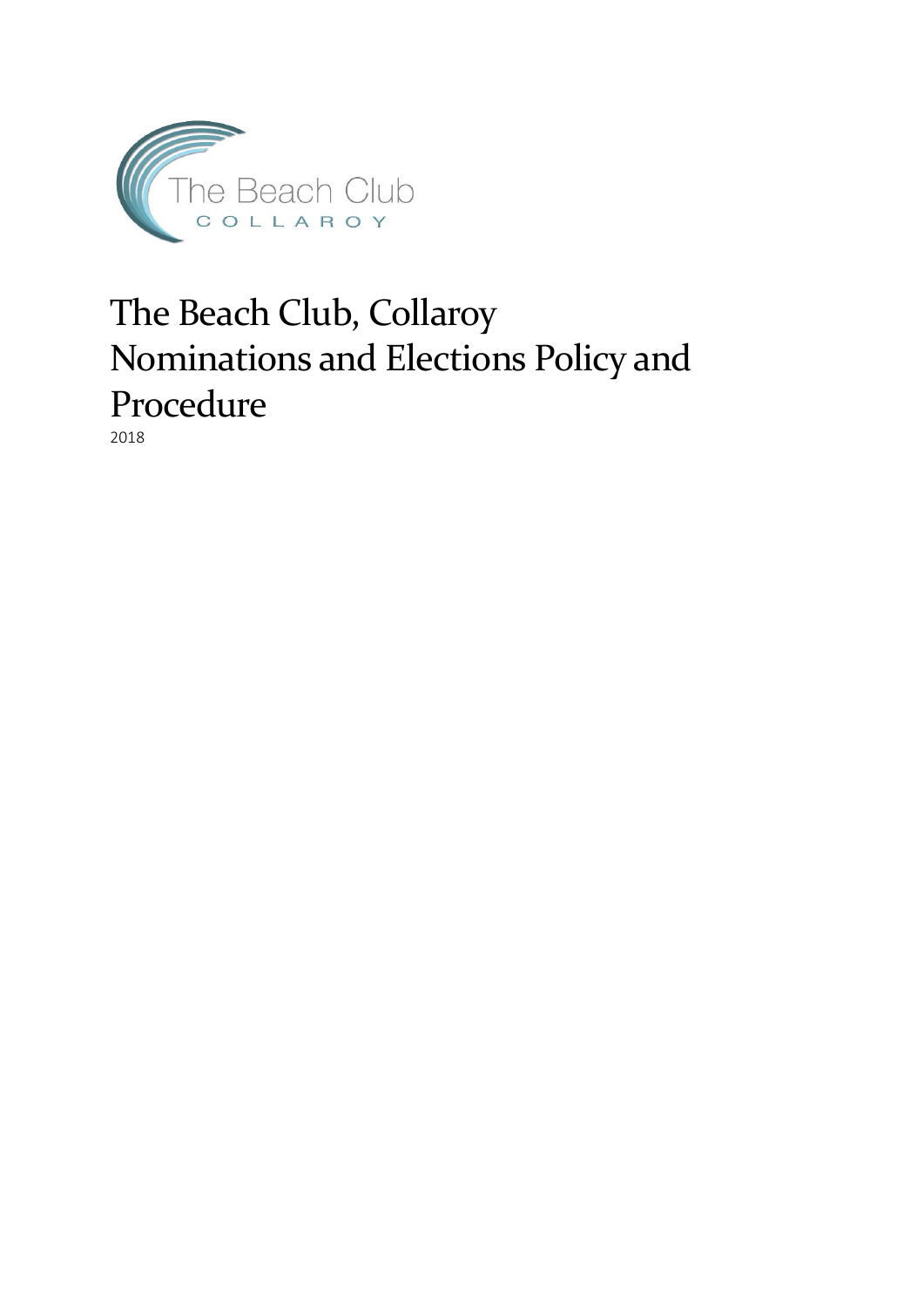#### RETURNING OFFICER

The Board of Directors appoint a Returning Officer. The Returning Officer cannot be a current director or a candidate in the relevant election.

After the close of nominations, the Returning Officer shall consider all nominations received during the nomination period. The Returning Officer shall reject any nominations received after the nomination period has closed. The Returning Officer shall accept all nominations which satisfy the requirements of the rules. Where a ballot is required, the Returning Officer shall conduct the ballot.

The Returning Officer or their delegates will register members to vote and supervise the voting process. The Returning Officer shall count the ballot with the retuning officer assistants.

The Returning Officer will complete Tally Sheets and prepare a report for the Biennial General Meeting. The report will show the number of ballot papers printed, issued, replaced, and placed in the ballot box by members, number of informal or invalid ballot papers, and number of votes obtained by each candidate.

### **SCRUTINEERS**

Each candidate may appoint, in writing, a Club member (other than a probationary Club member), Retired member or Life member to act as a Scrutineer for the counting of votes. Failure of a scrutineer to attend any scheduled event will not delay any step in the election. A scrutineer must be a life or financial member of the club as of 12:00pm Saturday 30 June 2018 that is not currently under suspension and be able to show their membership card to the Returning Officer.

A scrutineer shall not;

- be a candidate in the relevant election
- interrupt without lawful reason
- disclose, or aid in any way in the disclosure of, the way any voter has voted
- disclose the results of the election before the official notice is posted
- fail to carry out any lawful request by the Returning Officer
- touch any ballot material
- act in a manner which will interfere with the proper conduct of the election
- behave in an unprofessional manner or display conduct unbecoming of a member.

Failure to comply with these requirements or any requests of the Retuning Officer may be regarded as conduct prejudicial to the interests of the Club or conduct which is unbecoming of a member.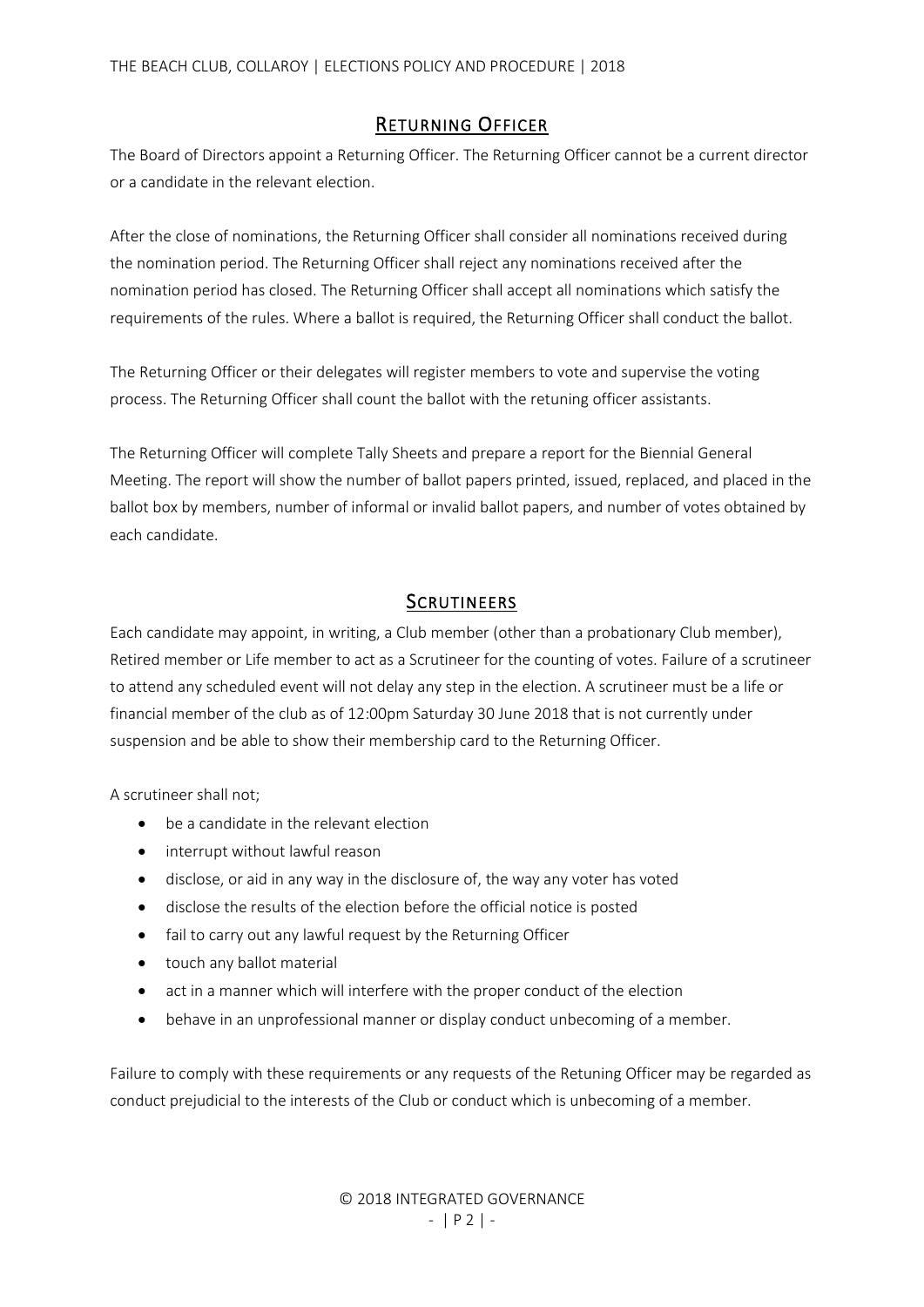### VOTING SYSTEM

The voting system is first past the post. A candidate is elected with a simple majority of votes, that is, the highest number of votes in the count.

Voters are required to mark ballot papers using ticks or crosses only. Any markings, such as written messages, may result in an informal vote. The Retuning Officer reserves the right to decide if a ballot paper is a formal or an informal vote.

The result of a ballot is ascertained by counting the number of votes shown against the name of each candidate. The candidate with the highest number of votes is elected. In the event of an equality of votes, the Returning Officer shall draw lots between the candidates and the candidate who is drawn first shall be declared elected.

## REGISTRATION TO VOTE

The election is via secret ballot. A person is eligible to vote in a ballot if they are a life or financial member as of 12:00pm Saturday 30 June 2018. During the voting period, members must present to the Returning Officer their 2018 membership card and photo identification (e.g. driver's licence or passport). On registrations, the member's name will be marked off the roll. Once a name has been marked off the roll, that member cannot vote again.

If a member attempts to register to vote more than once, it will be regarded as conduct prejudicial to the interests of the Club or conduct which is unbecoming of a member.

# BALLOT PAPERS

The ballot order of names will be drawn within a reasonable timeframe after nominations close by the Returning Officer. All nominees' names will be drawn randomly. The order of which they are draw will be the order in which they appear on the ballot paper. Ballot papers will be printed by the club and be a DL size.

At no time shall ballot papers, whether completed by the member or not, be taken out of the club or into other areas of the club other than the official voting area. If a member attempts to remove ballot papers, it will be regarded as conduct prejudicial to the interests of the Club or conduct which is unbecoming of a member.